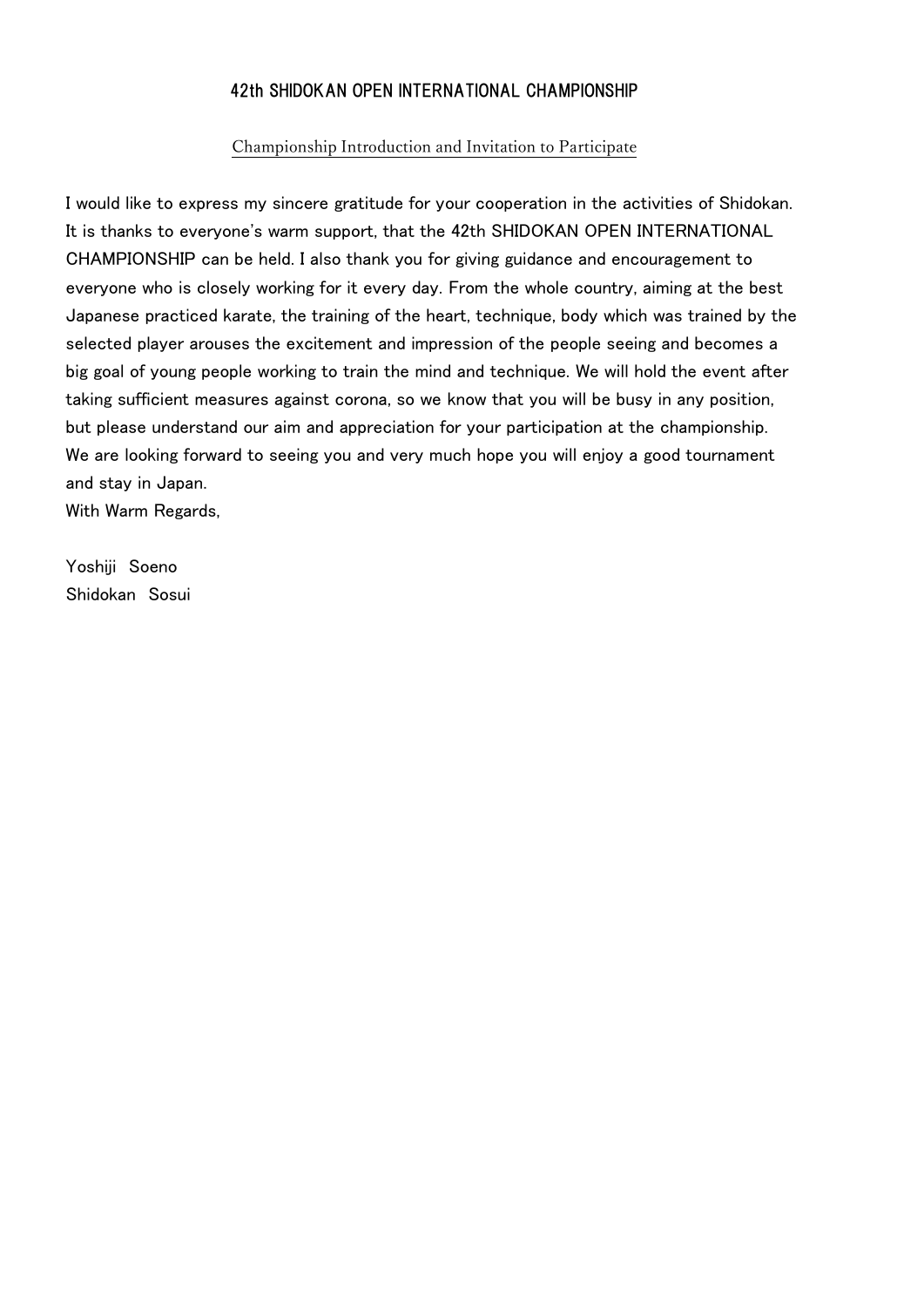# EVENT DETAILS

★Name: 42th SHIDOKAN OPEN INTERNATIONAL CHAMPIONSHIP ★Date: October 10,2022 ★Venue: Yokohama Budo-Kan Address:2-9-01 Okina, Yokohama-City, Kanagawa prefecture TEL:045-226-2100 ★Contact : SHIDOKAN - Hamamatsu Yamada Dojo Championship chairman: Yoshiji Soeno Address :20230-6 Shinohara, Hamamatsu-City, Shizuoka prefecture, 431-0201 Japan TEL/Fax:053-440-3593 Director: Iuliana Soeno Email: [shidokan.hombu@gmail.com](mailto:shidokan.hombu@gmail.com) [shidokan\\_soeno\\_karate@yahoo.com](mailto:shidokan_soeno_karate@yahoo.com) shidokan.kiichi.karate@gmail.com Mobile: +81-9076094666

# APPLICATION GUIDELINES AND NOTES

- 1. According to the rules of Sekai Karatedo Renmei SHIDOKAN (Mat usage)
- 2. How to apply: Fill in the below Application Form and attach 2 photos (3.0 cm  $\times$ 2.5 cm) (wearing dogi) and send directly to the following application by registered mail or email with registered participation fee and medical examination by doctor. We will send you a participation notice and competitor numbers.
- 3. Where to send application forms: Director:

Iuliana Soeno

Email: [shidokan.hombu@gmail.com](mailto:shidokan.hombu@gmail.com)

[shidokan\\_soeno\\_karate@yahoo.com](mailto:shidokan_soeno_karate@yahoo.com)

shidokan.kiichi.karate@gmail.com

- 4. Application Deadline:
	- 1 FornationalitiesthatarenotrequiredtoapplyforaJapanesevisa:?
	- 2 For nationalities that are required to apply for a Japanese visa: ?
- 5. Participation Fee:
	- 1 Adults and Children: 5000 yen per person
	- 2 Double/triple entries cost an additional 2500 yen per additional category
	- 3 HoldersofavalidShidokanmembershipcardwillreceivea1000yendiscountfrom the participation fee
	- 4 All payments shall be made in Japanese yen
- 6. Check-in: Competitors shall gather at 12:00 pm on October 10, follow the instructions of the staff, complete reception / weighing and prepare for the competition
- 7. Notes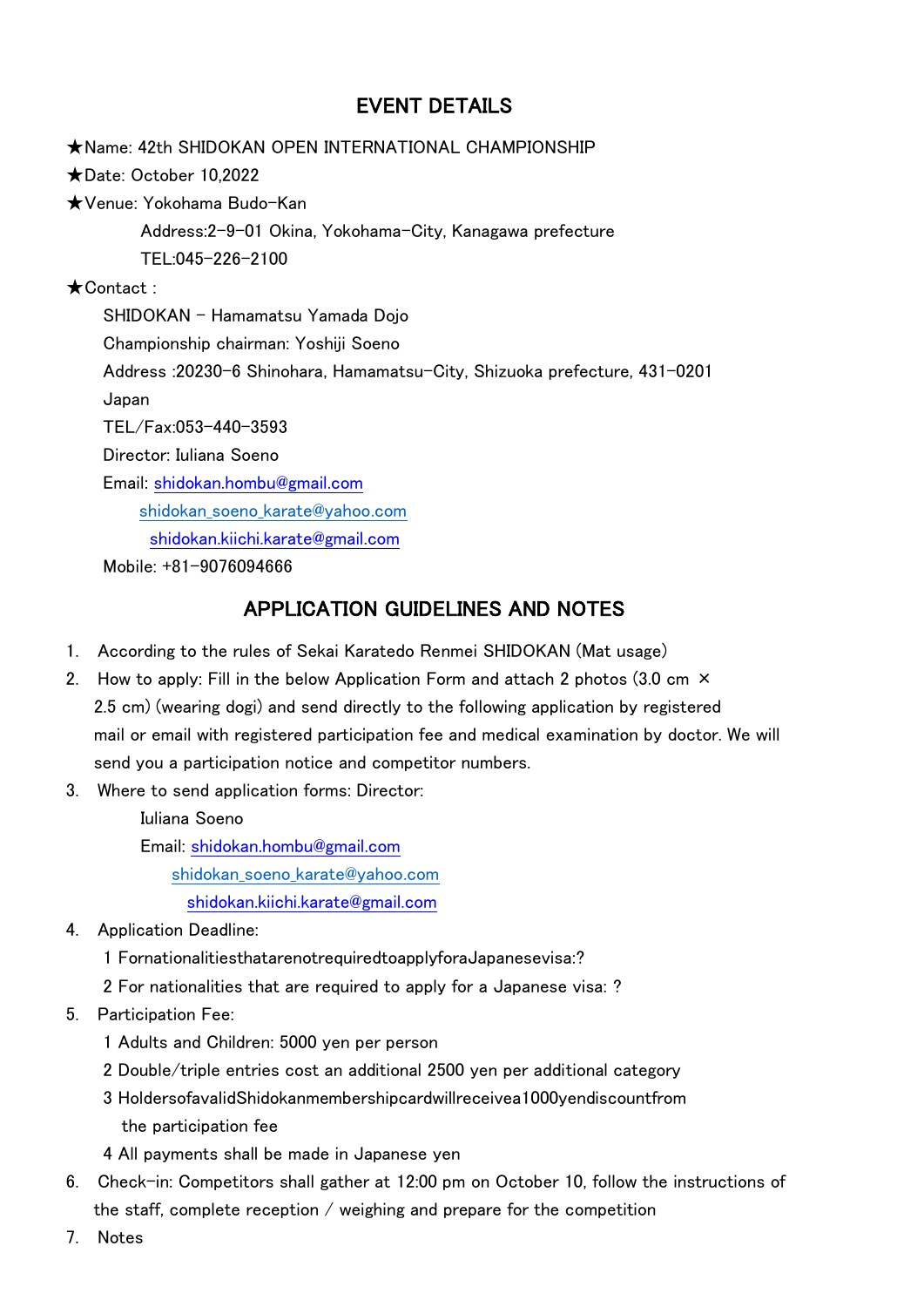# Tournament Rules

- ① Competitors should cut their nails short, remove jewelry or other accessories Taping may be permitted due to injury if declared in advance if permission is granted by the organizers
- ② Bring your own compression cup/box and wear it under karate clothes. Use of a mouthguard is optional but advised.
- ③ The Organizers will ensure a medical professional is present in the event of emergencies such as sudden illness or injury during the tournament.
- ④ The Organizers are not responsible for any injuries or accidents during the tournament. Participants should bring a copy of their health insurance certificate or medical card in case of injury or need for medical treatment
- ⑤ Participants must adhere strictly to the weight rules for class. In case of overweight participant will be disqualified/ Transfer to a heavier class is not permitted so please ensure you apply for the correct class.
- ⑥ Participants should understand in advance the starting time of their match and arrive for the fight a few minutes prior. In case of absence at the time of commencement, he/she shall be disqualified.
- ⑦ Participants should notify the Organizers promptly in the event they are unable to participate.
- ⑧ The Participation Fee is not refundable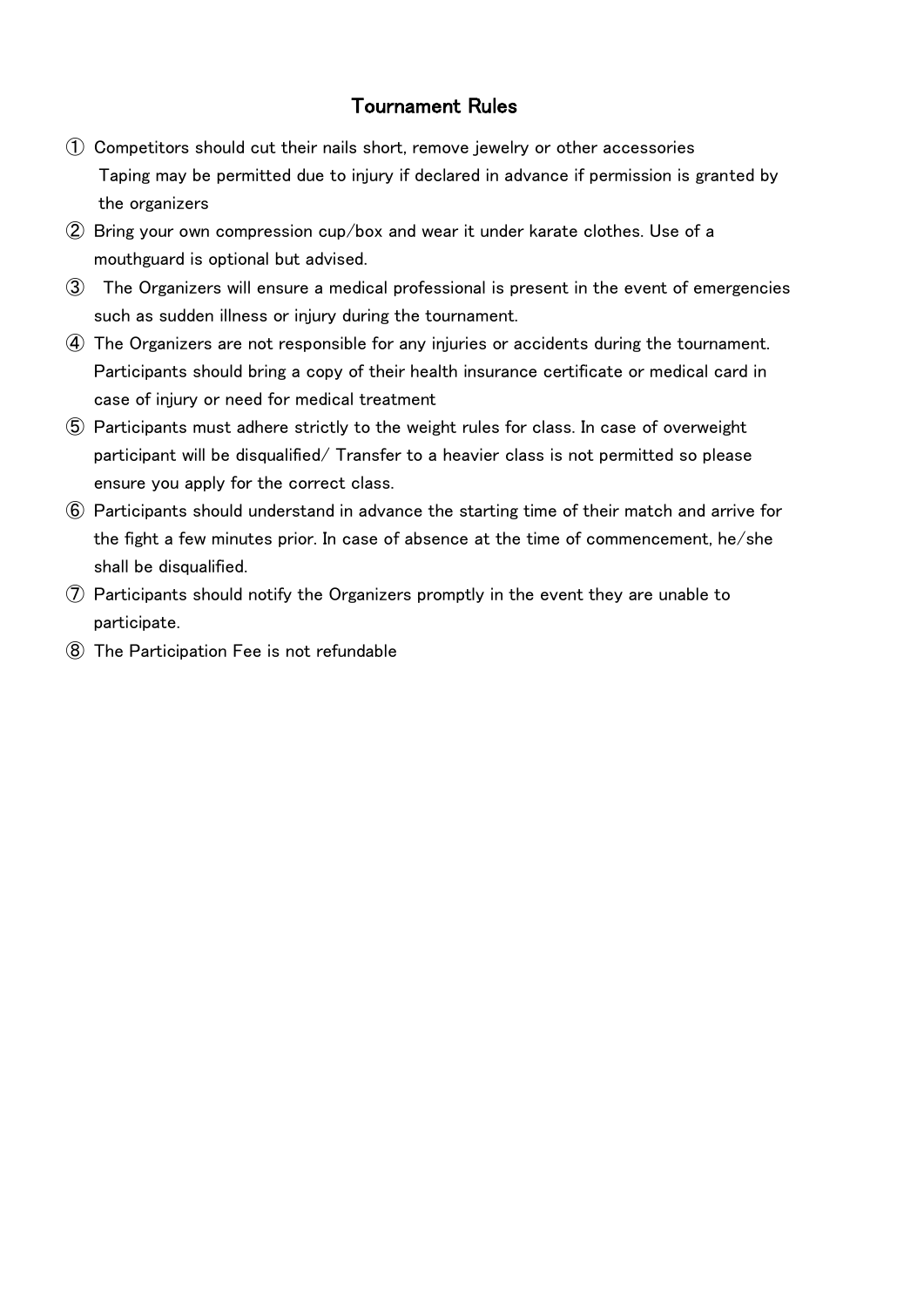# APPLICATION FORM

Categories: Full contact/Glove/Sports Karate/Triathlon/Kata

Date: October 10th 2022 (Sun) Place:

\*1 application form per category

Category Applied for: Category Number:

|                        |                 | First Name            |             | Middle name                                   |              | Family Name   |     |  |
|------------------------|-----------------|-----------------------|-------------|-----------------------------------------------|--------------|---------------|-----|--|
| Attach 1 Profile Photo |                 |                       |             |                                               |              |               |     |  |
|                        | Photo format:   |                       |             |                                               |              |               |     |  |
| 1.                     | Wearing Dogi    | Gender<br>Nationality |             |                                               | Occupation   | Date of Birth | Age |  |
| 2.                     | Face and upper  |                       |             |                                               |              | (YY/MM/DD)    |     |  |
|                        | body from       | M/F                   |             |                                               |              |               |     |  |
|                        | mid-chest level |                       |             |                                               |              |               |     |  |
|                        |                 |                       |             | Shidokan Membership ID Number (if applicable) |              |               |     |  |
|                        |                 |                       |             |                                               |              |               |     |  |
|                        |                 | Dojo Name             |             | Dojo Address and Country                      |              |               |     |  |
|                        |                 |                       |             |                                               |              |               |     |  |
|                        |                 | Email address         |             | Phone number (with country code)              |              |               |     |  |
| @                      |                 |                       |             |                                               |              |               |     |  |
| Belt Rank (Dan or Kyu) |                 |                       |             |                                               | Fight Career |               |     |  |
|                        |                 |                       |             |                                               |              |               |     |  |
| Experience (years)     |                 |                       | Height (cm) |                                               | Weight (kg)  |               |     |  |
|                        |                 |                       |             |                                               |              |               |     |  |

## Disclaimer

I Hereby:

- 1. Recognize and understand that martial arts training is an activity that involves physical contact and that my participation might result in serious injury, including permanent disability or even death, and severe social and economic loss.
- 2. Recognize and understand that such risk may be due to not only my own actions, but also the action, inaction or negligence of others, the regulations of participation, or the conditions of the premises, or of any of the equipment used.
- 3. Assume all of the foregoing risks and accept personal responsibility for any damages that may result from injury, permanent disability or death.
- 4. Enter in this martial arts competition entirely of my own free will and understand the importance of following the rules of training and competition.
- 5. In signing this declaration statement, I agree to the rules and regulations of the tournament and to comply with all directions that may be given to me by the tournament organizers, their agents, volunteers and contractors with respect to my participation in this tournament.
- 6. Recognize and understand that Shidokan shall not assume liability or responsibility for any claims, losses and damages which may be sustained and suffered on account of injury, including death or damage to property.

| Participant's Name                  | Signature | Date |
|-------------------------------------|-----------|------|
| (or parent or guardian if under 18) |           |      |
| Shihan of Dojo's Name:              | Signature | Date |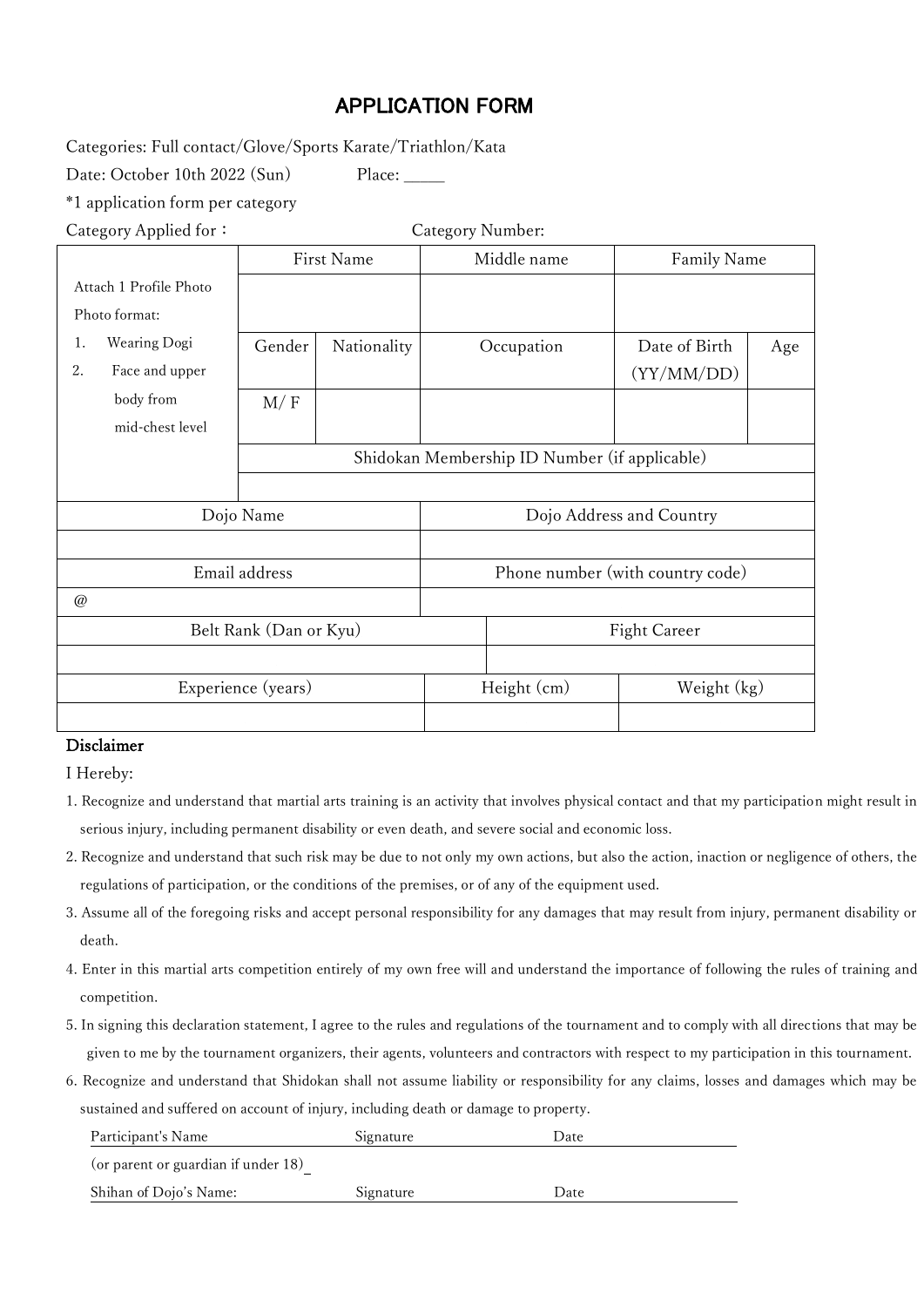# 《Judgement rules》

Full contact Karate 【General】 Kumite

① Match time (Round times)

・Qualification/Main match (3 minutes→ Extension 1 minute→ Judgement) \*Weight measurement light fighter is the winner in the case of draw

・Final match (3 minutes→Extension 2 minutes→Re-extension 2 minutes → Judgment) \*Weight measurement light fighter is the winner in the case of draw

 $\mathcal{Q}$ Judgement Full contact rules Referees :Main1person 2points Sub2person 1point $\times 2$ 

 $\lceil \text{Ippon win} \rceil$  Wazaari $\times 2 = \text{Ippon}$ 「Hantei win」 More than 2points from referees 「Foul play chui」 2 times will become 1point deduction (same point with Waza-ari) 「Genten(Deduction)」 2point deductions will be Foul play defeat (same points with Ippon) 「Yuko waza **· Throwing technique, tightening technique, joint technique allowed.** Grabbing for 3 seconds, Grounding(Newaza) for 5 seconds allowed. 「Foul play waza」 ・Attacking by hands above the neck will be prohibited. ・ Attacking the Groin is prohibited.

③ Mandatory Safety Rule

You should wear a compression cup. If you fight without wearing and are injured and unable to continue the match you may forfeit the match and the opponent will win.

■ Light contact Karate 【General】 Kumite

① Match time (Round times)

- ・ Genaral class follows the Full contact rules
- ・ Boys and Girls class will be all 90 seconds Final match

(Extension 1 minutes→Re-extension 1minutes / Judgement will be must)

②Judgement Follows the Full contact rules but below techniques are prohibited. Throwing, tightening, joint technique, grounding (Newaza), knee attack to the face

④ ③Mandatory Safety Rules

| Elementary class | Leg and fist supporters                       |
|------------------|-----------------------------------------------|
| Advanced class   | No obligations for supporter                  |
| Female class     | Chest guards (soft type)*Infant class no need |

You should wear a compression cup. If you fight without wearing and are injured and unable to continue the match you may forfeit the match and the opponent will win.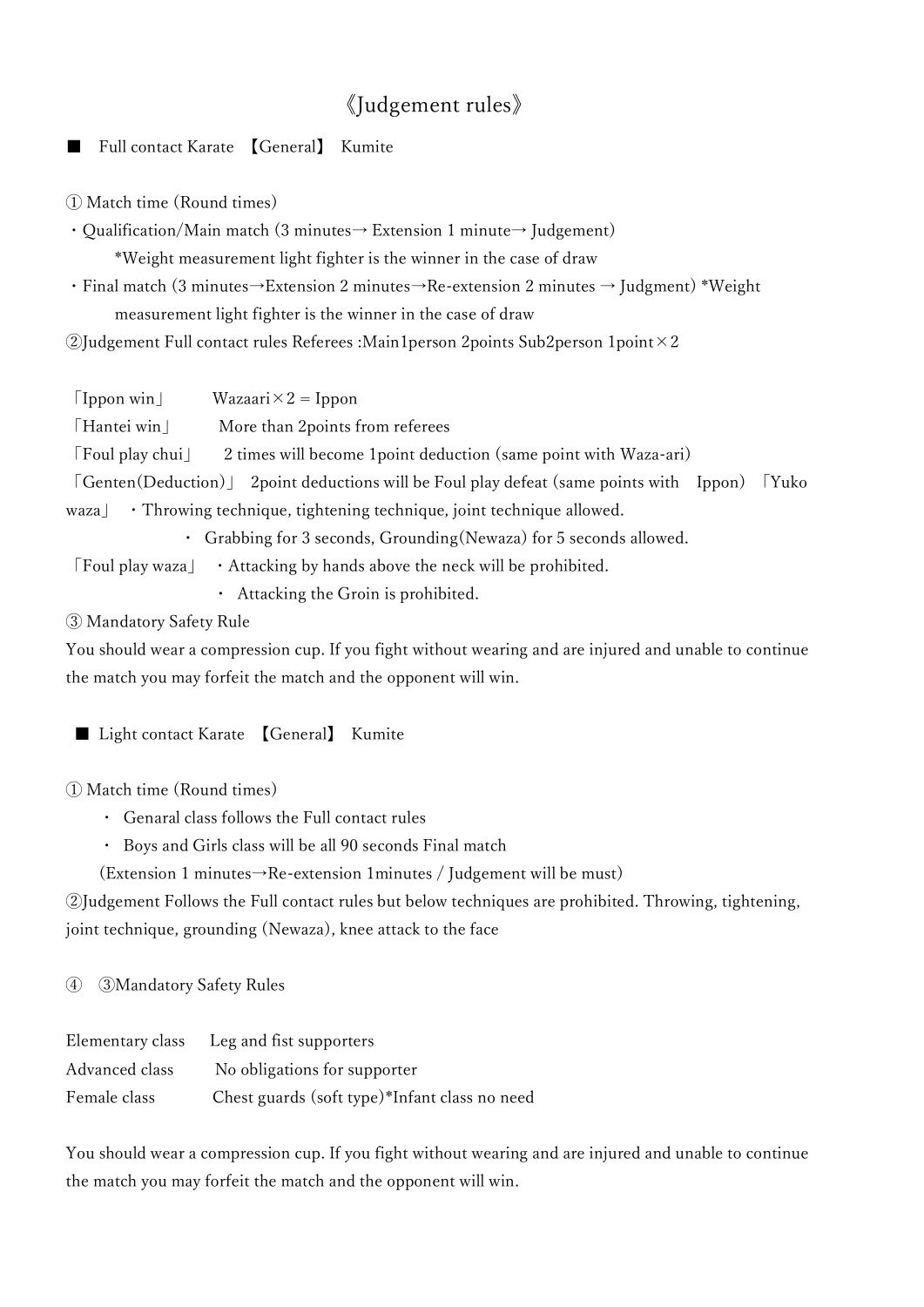## Glove Karate

① Match time (Round times)

- ・Qualification/Main match (3 minutes→ Extension 1 minute→Judgement) \*Weight measurement light fighter is the winner in the case of draw
- ・Final match (3 minutes→Extension 2 minutes→Re-extension 2 minutes→Judgment) \*Weight measurement light fighter is the winner in the case of draw

 $\Omega$ Judgement: Full contact rules Referees :Main1person 2points Sub2person 1point  $\times 2$ 

「Ippon win」 Down for more than 3 seconds or if competitor decides not to continue the fight

- 「Yuko waza」 ・ Attack by fist (Straight, hook, upper, backhand strikes)
	- ・ Attack by legs (except from the back)
	- ・ Attack from holding the neck (prohibited until previous match)
- 「Foul play waza」 ・ Attacking when competitor is on the ground
	- ・ Attacking above shoulders by elbows
	- ・ All throwing techniques

③ Other notes

- ・ Players must wear mouthpieces and compression cups.
- ・ Ok to wear bandages or not (requires checking before the match).
- ・ Gloves will be prepared by the organizer.
- Clothes should be either Karate dogi or Kenpo dogi (Kick pants etc not allowed)
- Glove handicaps 3kgs-6kgs(2 ounces) 10ounce vs 12ounce 6kgs-9kgs(4ounces) 10ounce vs 14ounce Over 9kgs(6ounces) 10ounce vs 16ounce

■ Kata 【General /Boys and girls】 Male female mixed

- ① Tournament procedure Qualification/main match selection from top players
- ② Choice of Kata: Free \*Different Kata choice for qualification and main match
- ③ Decided by points awarded from 3 judges (100 points each for a total of 300 points maximum)

④ Due to slight differences between styles, an overall judgement will be awarded based on things such as impression, as well as accordance to the following key 3 elements:

- 1. Strength (Strong vs weak)
- 2. Flexibility (Big vs small)
- 3. Speed (Fast vs slow)
- Sports Karate Non-contact point style
- ① Match time (Round times)
- ・General class (2 minutes→ Extention 1 minute) \*Winner to be 1point over than competitor
- ・Boys and girl class (90seconds→Extension 1 minute)
	- \*Winner to be 1point over than competitor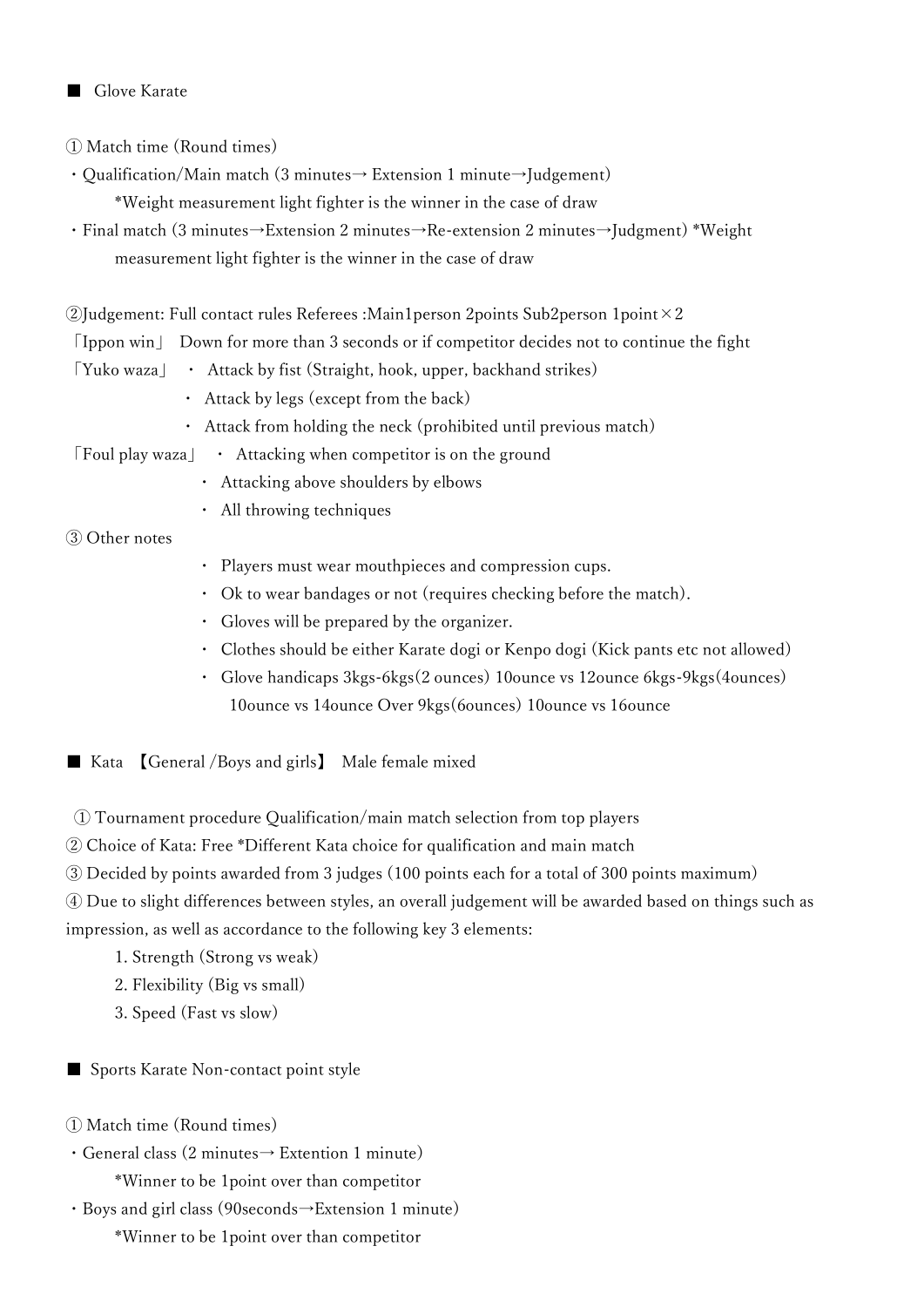②Judgement Full contact rules Referees :Main1person 2points Sub2person 1point×2

|                        | [Ippon win] Take 6 points ahead                                                |
|------------------------|--------------------------------------------------------------------------------|
| Waza ari               | 3 points (Seikenzuki in the middle of the face, Appropriate Jodan geri by      |
|                        | stopping before contact etc.)                                                  |
| $\lceil$ Yuko $\lceil$ | 2 points (Chudanzuki or appropriate tsuki in the flank, appropriate keri etc.) |
| $\lceil Koka \rceil$   | Not as keen as Yuko, but whenever appropriate attack has been achieved.        |

③Judgement benchmarks

- ・ Appropriate posture
- ・ Appropriate distance when attacking
- ・ Appropriate spirit by voices and hikite
- ・ Appropriate targeting choices etc.

\*Whenever attack conducted in the same timing it will become aiuchi and both sides will be given 1points

|         | Referees Main $\times$ 1, Sub 2-4 selected by Shidokan               |
|---------|----------------------------------------------------------------------|
| Auditor | For match procedure and fairness of the referees, will put 1 Auditor |

#### ④Fouls and disqualification

- ・ Attacking by direct contact
- ・ Grabbing
- ・ Does not obey the referees
- ・ Cursing or provocative words which doesn't seem to be appropriate under Bushido spirit

#### ■ SHIDOKAN TRIATHLON RULES

- ・ Weight Classes
- ・ Lightweight -65Kg
- ・ Middleweight -75Kg
- ・ Heavyweight +75Kg
- ・ Round Length

・ Each Round will be 2 minutes with a 1 and a half minute rest interval between rounds

・ Kumite: Stand Up Rules

・ Legal techniques: Fighters will be allowed to punch, kick and knee to the face, head, upper torso (front and side only), leg and arm areas only. No elbows to face or head area. No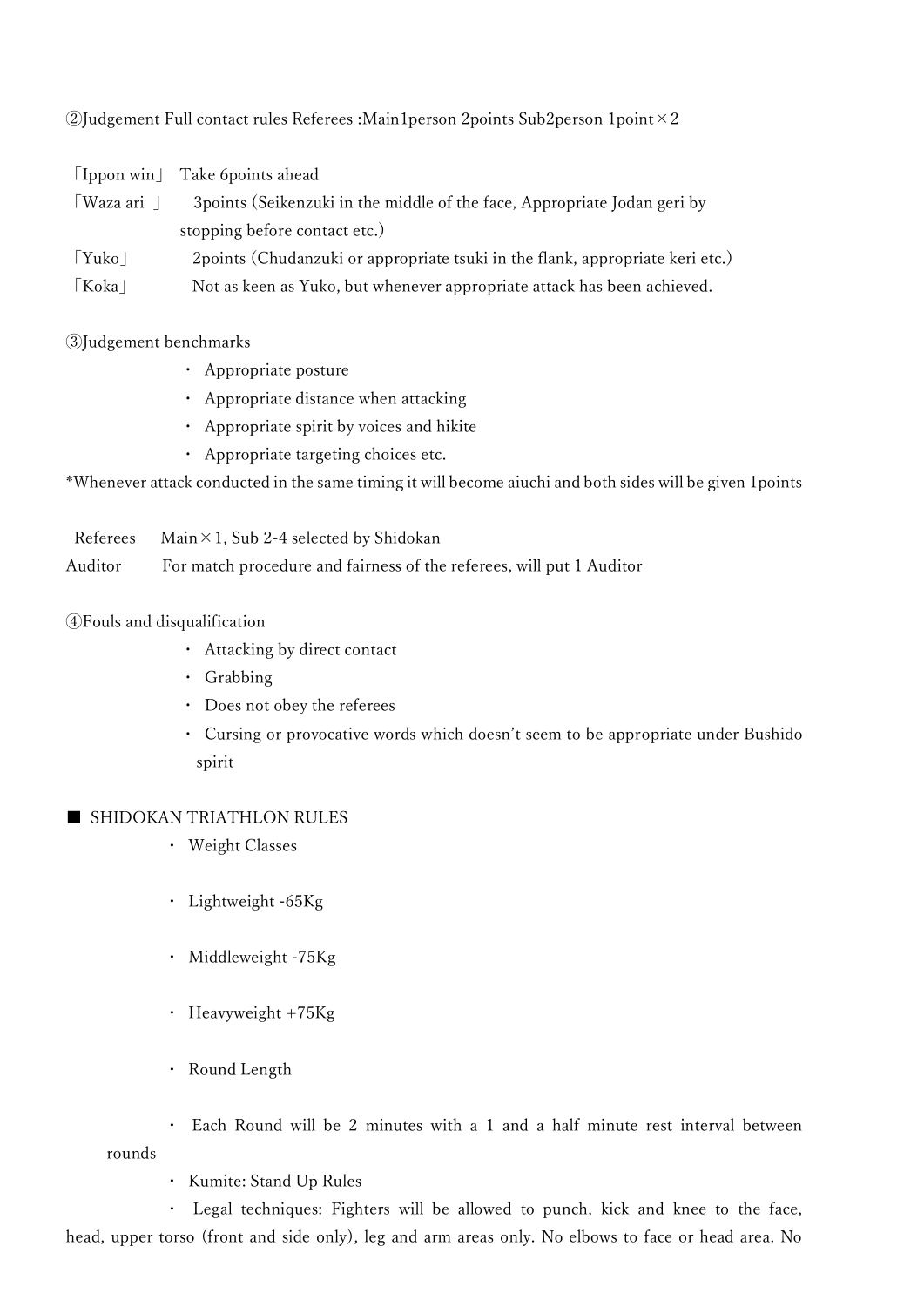kicking when the opponent is down. Elbows are allowed to the BODY ONLY. 2. Legal Target Areas: Head, face, upper torso (front and side only), legs (above/below knee). 3. Greco-Roman/Judo throws/single and double leg takedowns are allowed (\*no spiking of allowed). Any takedown that results in a fighter being physically stunned, will initiate a standing (8) count. If the fighter is unable to rise or is unconscious as a result of said takedown, the standing fighter will be awarded victory via TKO. 4. Illegal targets: No strikes (hand, foot, elbow, or knee) are allowed to the groin, kidneys, and front of neck, entire spinal chord, or joints. No foot stomps are allowed. 5. A Standing 8 Count, will be initiated when a fighter receives a legal "stunning blow". Herein defined as any legal technique that results in fighters unable to adequately protect them. 6. A total of Three Standing 8 Counts, in the same round or during the entire fight (applies to rounds 1 and 2) will result in a TKO.

・ Phase I - Karate Round

・ 1. Refer to paragraph I, sections 1 through 6. 2. NO punches or hand techniques are allowed to make contact to the facial, head or neck area. 3. NO submission techniques, choking techniques or joint manipulations are allowed. 4. Fighters are required to wear traditional Karate Gi, mouthpiece and groin protection. Tournament official must approve hand and wrist taping. Anklets can be worn.

・ Phase II - Kick-Boxing Round

・ 1. Refer to paragraph I, sections 1 through 6. 2. Fighters will wear 10 oz. gloves. Hand techniques to the face are allowed. 3. NO submission techniques, choking techniques or joint manipulations are allowed. 4. Fighters will remove Gi tops. Thai-boxing or MMA shorts may be worn.

・ Phase III MMA/Grappling Round

・ 1. Fighters will wear 5 oz. open finger gloves. 2. Once a fighter's knee touches the ground, both fighters are considered on the ground and the following rules now apply: 3. Legal Strikes are allowed. (See, "Warnings and Penalties"). 4. There is no time limit on the ground, but if there is inactivity, the referee will break the fighters and stand them up, and the fight will resume. 5. Legal Techniques are all Major Joint Manipulations: Shoulder, Elbow, Wrist, Knee and Ankle. 6. Rear and side neck chokes and "guillotines" are allowed. 7. Illegal Techniques: No biting / ear pulling / eye gouging / finger penetration into any and all orifices / fish hooking / hair pulling / licking / minor digit manipulations / one or two handed frontal chokes / skin twisting / spitting is not permitted. Any infraction of the aforementioned will result in an immediate PENALTY. 8. When a legal submission technique is applied, the fighter being submitted will signal the result. The universal: Single hand double tap out, or verbal submission, "I give." will be acceptable. If the fighter being submitted is unable to submit either physically or verbally, due to the positioning of both fighters, type of submission, state of consciousness, or if the referee believes the fighter being submitted will suffer a permanent injury, i.e.. Brain damage (choke), broken elbow, wrist, ankle, etc. and the referee may call the fight and declare a winner. 9. During this round there is NO STANDING 8 count. If I fighter is hurt and the referee deems it necessary to stop the match, the fight is over.

#### Warnings and Penalties

・ 1. Any fighter who intentionally strikes an opponent in a restricted area, or intentionally uses an illegal technique, will be immediately assessed a penalty or disqualified depending on the severity of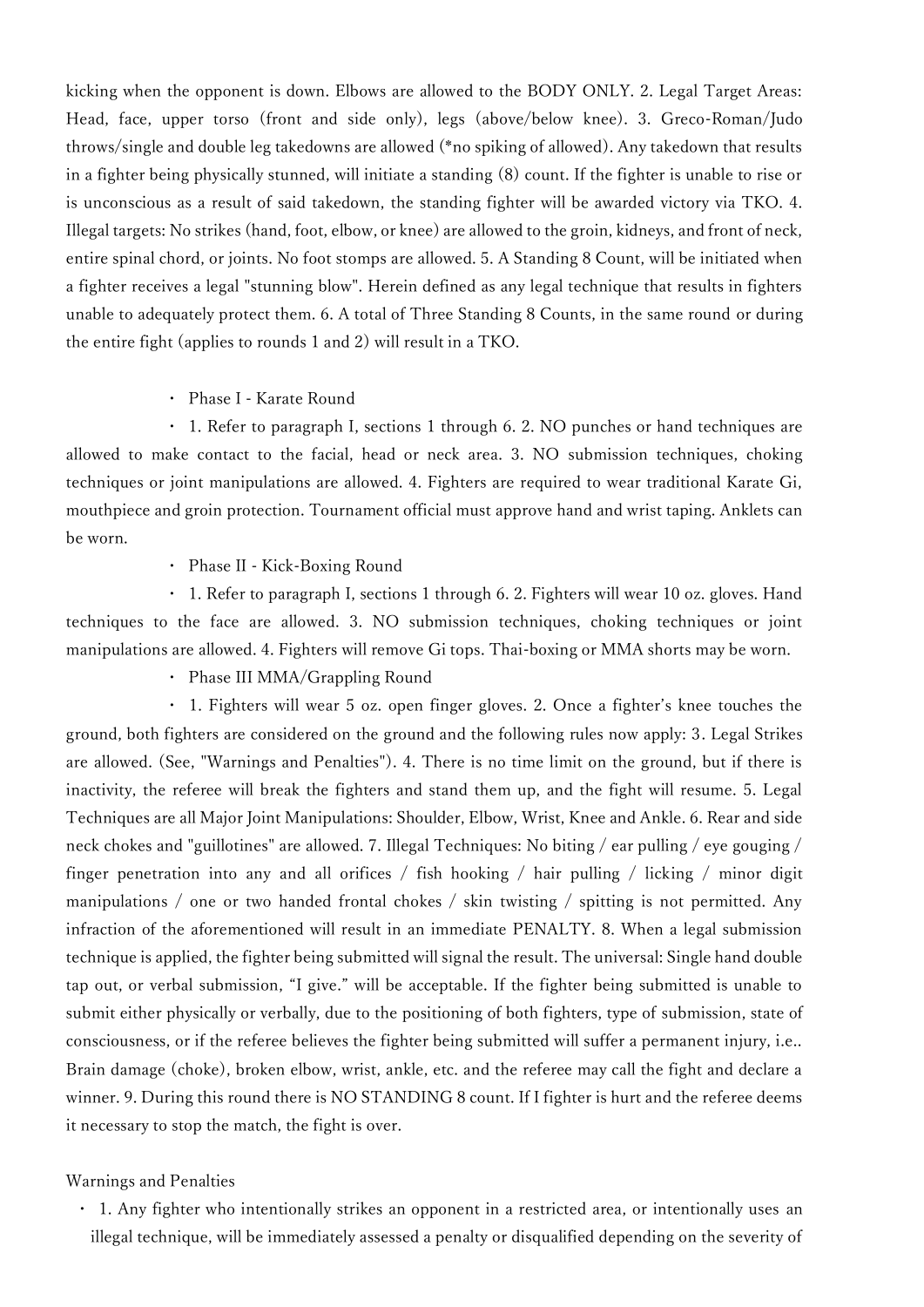the blow.

・ 2. Accidental contact to the facial or neck area with a hand technique will result in a warning or penalty depending on the amount of contact (Karate Round Only).

- 3. Accidental contact to other restricted areas (i.e., the groin, knees, spinal cord, etc.) will also result in a warning or penalty depending on the amount of contact.
- $\cdot$  4. Two (2) warnings result in a penalty, which equals a one-point deduction.
- ・ 5. Two (2) penalties result in a disqualification.
- ・ Scoring
- ・ All fighters will be scored on a 10 Point Must System Example: Fighter A receives a standing 8 count in round one, Score =  $10 - 8$ . Fighter A receives another standing 8 count in round one. Score =  $10 - 10$ 7 Fighter B wins round one 10 - 7 Fighter A wins round two 10 - 9 Fight Ends. Judge's Decision. Total Score: Fighter B=19. Fighter A=17 Winner: Fighter B

#### ⑤Other rules

- ・ Please wear Karate dogi
- ・ No metal objects etc. which could cause danger to the competitors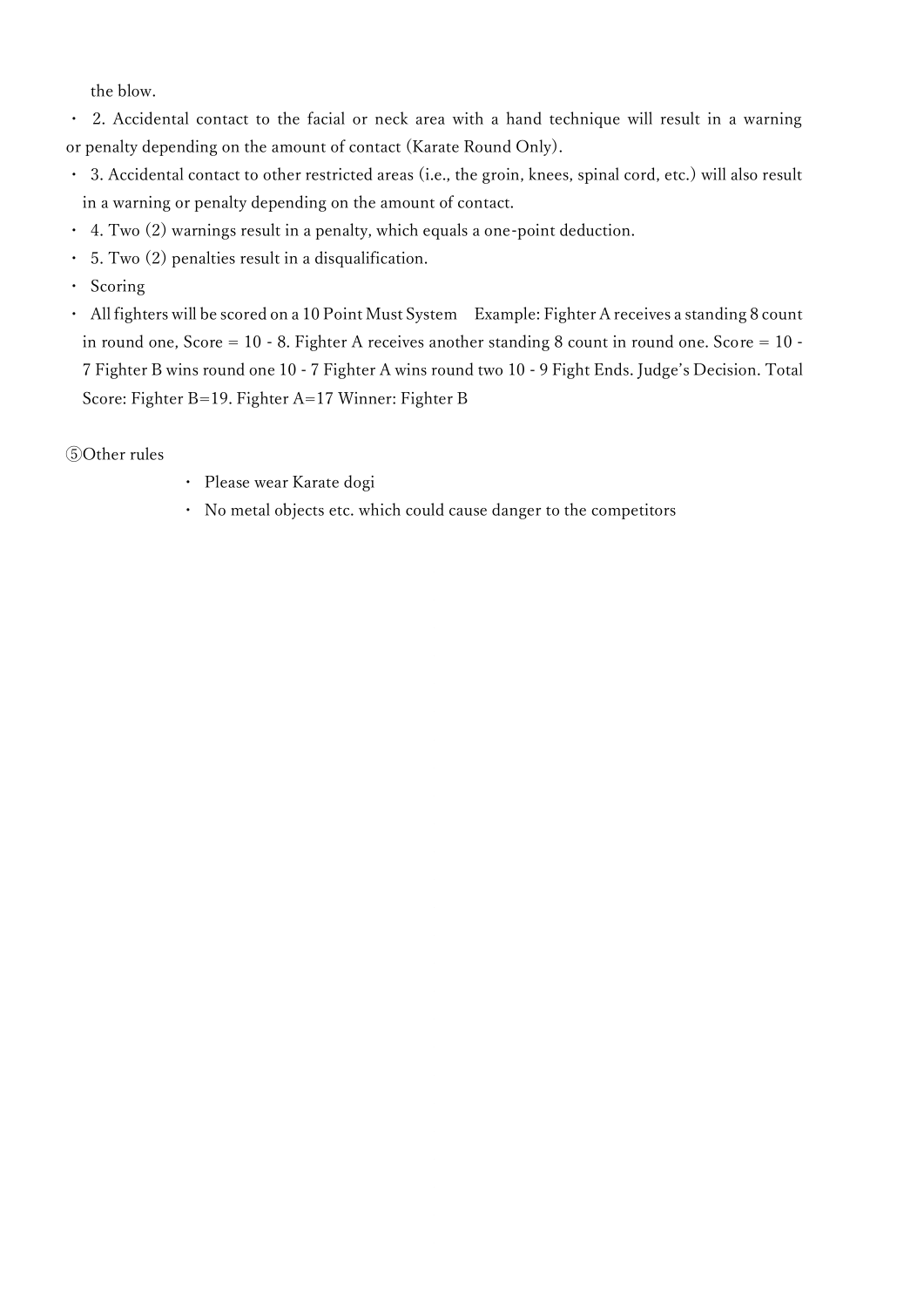## 41th SHIDOKAN OPEN INTERNATIONAL CHAMPIONSHIP

**Categories** 

Full contact Karate(High School Age and Over)

| Men      |          |                  |             |          |          |          |             |
|----------|----------|------------------|-------------|----------|----------|----------|-------------|
| Category | Age      | Level            | Weight      | Category | Age      | Level    | Weight      |
| number   |          |                  |             | number   |          |          |             |
|          | Under 40 | <b>Beginners</b> | Under 65 kg | 4        | Under 40 | Advanced | Under 65 kg |
| 2        | Under 40 | <b>Beginners</b> | Under 75 kg | 5        | Under 40 | Advanced | Under 75 kg |
| 3        | Under 40 | <b>Beginners</b> | Over 75 kg  | 6        | Under 40 | Advanced | Over 75 kg  |
| 7        | Over 40  | Beginners        | Under 65 kg | 10       | Over 40  | Advanced | Under 65 kg |
| 8        | Over 40  | Beginners        | Under 75 kg | 11       | Over 40  | Advanced | Under 75 kg |
| 9        | Over 40  | <b>Beginners</b> | Over 75 kg  | 12       | Over 40  | Advanced | Over 75 kg  |

# Light Karate(High School Age and Over)

Men

| Category | Age      | Level            | Weight      | Category | Age      | Level    | Weight      |
|----------|----------|------------------|-------------|----------|----------|----------|-------------|
| number   |          |                  |             | number   |          |          |             |
| 13       | Under 40 | <b>Beginners</b> | Under 65 kg | 16       | Under 40 | Advanced | Under 65 kg |
| 14       | Under 40 | <b>Beginners</b> | Under 75 kg | 17       | Under 40 | Advanced | Under 75 kg |
| 15       | Under 40 | Beginners        | Over 75 kg  | 18       | Under 40 | Advanced | Over 75 kg  |
| 19       | Over 40  | <b>Beginners</b> | Under 65 kg | 22       | Over 40  | Advanced | Under 65 kg |
| 20       | Over 40  | Beginners        | Under 75 kg | 23       | Over 40  | Advanced | Under 75 kg |
| 21       | Over 40  | Beginners        | Over 75 kg  | 24       | Over 40  | Advanced | Over 75 kg  |

Women

| Category | Age       | Level            | Weight      | Category | Age      | Level    | Weight      |
|----------|-----------|------------------|-------------|----------|----------|----------|-------------|
| number   |           |                  |             | number   |          |          |             |
| 25       | Under 40  | <b>Beginners</b> | Under 50 kg | 28       | Under 40 | Advanced | Under 50 kg |
| 26       | Under 40  | <b>Beginners</b> | Under 60 kg | 29       | Under 40 | Advanced | Under 60 kg |
| 27       | Under 40  | <b>Beginners</b> | Over 70 kg  | 30       | Under 40 | Advanced | Over 70 kg  |
| 31       | Over $40$ | <b>Beginners</b> | Under 50 kg | 34       | Over 40  | Advanced | Under 50 kg |
| 32       | Over 40   | <b>Beginners</b> | Under 60 kg | 35       | Over 40  | Advanced | Under 60 kg |
| 33       | Over 40   | Beginners        | Over 70 kg  | 36       | Over 40  | Advanced | Over 70 kg  |